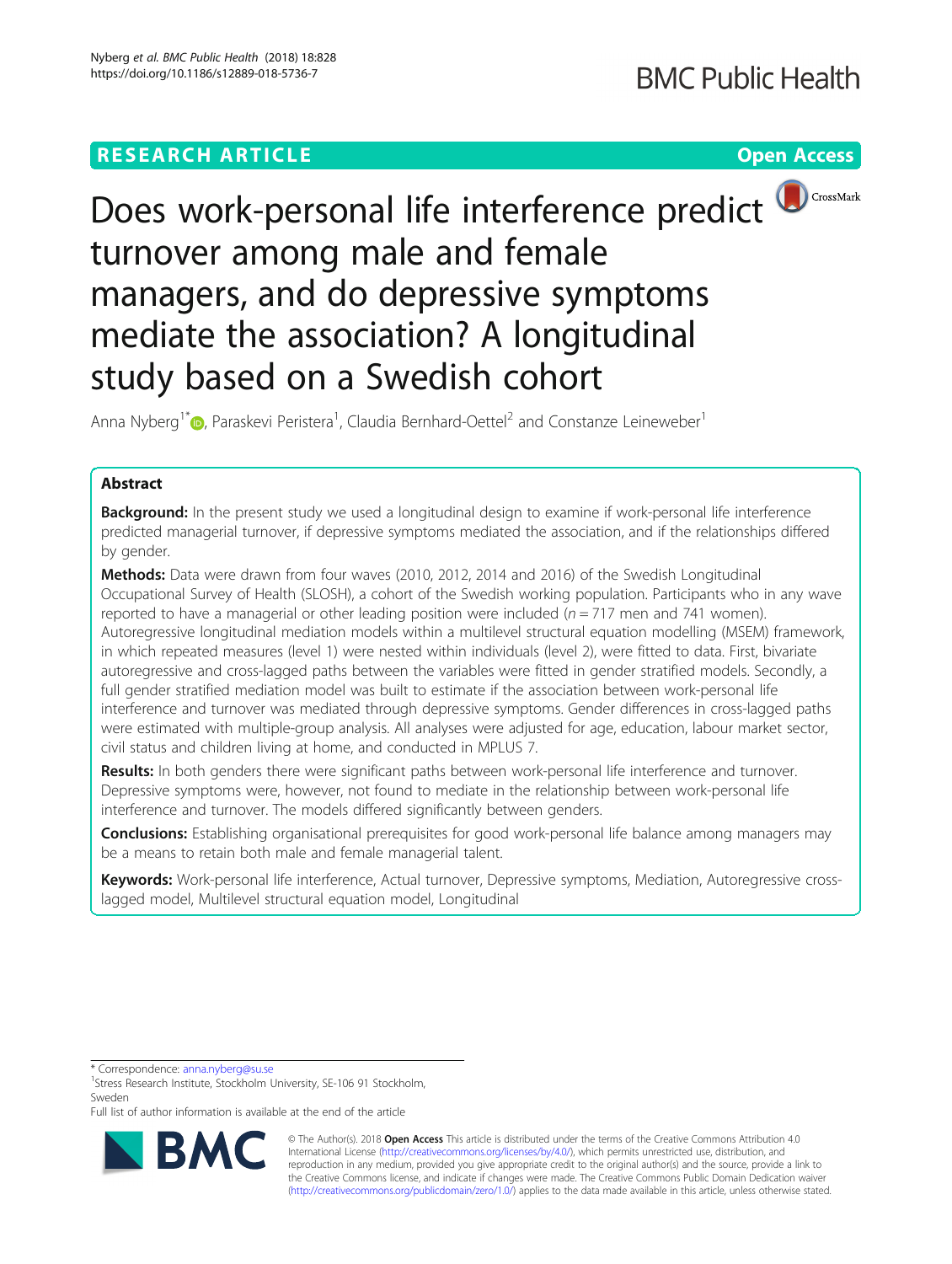## Background

## Turnover among managers

Recruiting employees with leadership skills to managerial positions in organisations and retaining them within managerial careers has been discussed as particularly difficult in Northern Europe, [\[1\]](#page-10-0) but acknowledged in large parts of the western world [\[2\]](#page-10-0). Stress and poor work-personal life balance are referred to as key reasons for why employees refrain from entering managerial careers [[1](#page-10-0)]. Women moreover often express a lower interest in managerial careers [\[3](#page-10-0)] and it is sometimes reported that managerial turnover is higher among women [[4\]](#page-10-0). However, relatively few studies have to date investigated antecedents of actual turnover among supervisors or managers [[5](#page-10-0)–[10\]](#page-10-0). In order to attain a greater gender equality at the top of work organisations, [\[11\]](#page-10-0) a better understanding of turnover processes among both female and male managers appears crucial [[12](#page-10-0)]. In a few studies of the Swedish public sector, poor psychosocial working conditions have been identified as antecedents to managerial turnover [\[5,](#page-10-0) [7](#page-10-0), [13\]](#page-10-0). A lack of job control was found to be associated with subsequent internal turnover among male and female managers in Swedish healthcare organisations [\[7\]](#page-10-0). Also, interpersonal problems were associated with turnover intentions and to some extent actual turnover among managers in Swedish municipalities [\[5](#page-10-0)]. Knudsen et al. furthermore found high job demands to be associated with turnover intentions among leaders of addiction treatment organizations in the U.S., and emotional exhaustion to partially mediate this association  $[9]$  $[9]$ . In the present study we use a Swedish national survey to investigate if work-personal life interference predicts turnover among managers, if this relationship is mediated through depressive symptoms, and if the associations differ between genders.

## Work-personal life interference and managerial turnover

Although the interface between work and personal life has been recognized as a key issue for managers, it has seldom been empirically investigated in relation to turnover [[10](#page-10-0), [14\]](#page-10-0). A few studies have focused on work-family conflict as an antecedent to turnover intentions, [\[15,](#page-10-0) [16](#page-10-0)] but turnover intentions and actual turnover have been found to measure different phenomena [[5\]](#page-10-0). In the present study we also use work-personal life interference, a concept expanded from work family conflict to include also other roles in personal life than those associated with family, as the predictor [\[17\]](#page-10-0). This includes for example neglecting own personal needs and not being able to maintain the kind of personal life one would like to have because of work. Swedish managers have been found to report higher levels of work-personal life interference than non-managers, [[18](#page-10-0)] and work-personal life interference has previously been linked to turnover among employees [[19](#page-11-0)]. Our first hypothesis is consequently that difficulties to combine a managerial position with a rich or demanding personal life could be a reason for managers to leave their position.

## The mediating role of depressive symptoms

The mediating role of depressive symptoms in the association between work-personal life interference and managerial turnover has, to our knowledge, not previously been investigated. Difficulties to combine a professional career with a rich or demanding personal or family life have been found linked to increased risk of stress, depression and sickness absence among employees in general [\[20](#page-11-0)–[24\]](#page-11-0). Employee mental ill-health is, however, relatively poorly investigated as antecedents of turnover  $[6, 25]$  $[6, 25]$  $[6, 25]$  $[6, 25]$ . Experienced strain has been found to be prospectively associated with voluntary turnover among Dutch truck-drivers [\[26](#page-11-0)] and experienced psychological strain and burnout associated with turnover among employees in a nationwide US engineering firm [[27\]](#page-11-0). Furthermore, as stated above, emotional exhaustion has been found to partially mediate the association between job demands and turnover intentions among leaders in a north American study [\[9\]](#page-10-0). However, it is reasonable to assume that work-personal interference in terms of neglecting personal needs and not being able to do the things one would like to do due to work may lead not only to experienced stress and lack of recuperation, but over time also to depressive symptoms, such as feeling low in energy, feeling sad, and feeling a lack of interest in things [\[23\]](#page-11-0). Such symptoms may in turn lead to either that managers make the decision to quit their managerial careers in order to restore work-life balance and improve mental health, or that they are dismissed from their managerial position because the mental ill-health interferes with the fulfilment of their assignment. Thus, our second hypothesis is that depressive symptoms partially mediate the association between work-personal interference and managers' actual turnover.

## Gender differences

Women do considerably longer hours of unpaid household work than men also in a relatively gender equal country like Sweden, [\[28\]](#page-11-0) which appears to hold true also when comparing male and female Swedish managers [[18](#page-10-0)]. Swedish female managers have also reported higher levels of work-personal interference than male managers [[18](#page-10-0)]. Previous studies have found work-family conflict/work personal life interference to be a significantly stronger predictor of depressive symptoms among women than men [[24](#page-11-0), [29](#page-11-0)]. Our third hypothesis is consequently that the associations between work-personal life interference, depressive symptoms and turnover differ by gender and that depressive symptoms play a more important intermediate role for female than male managers.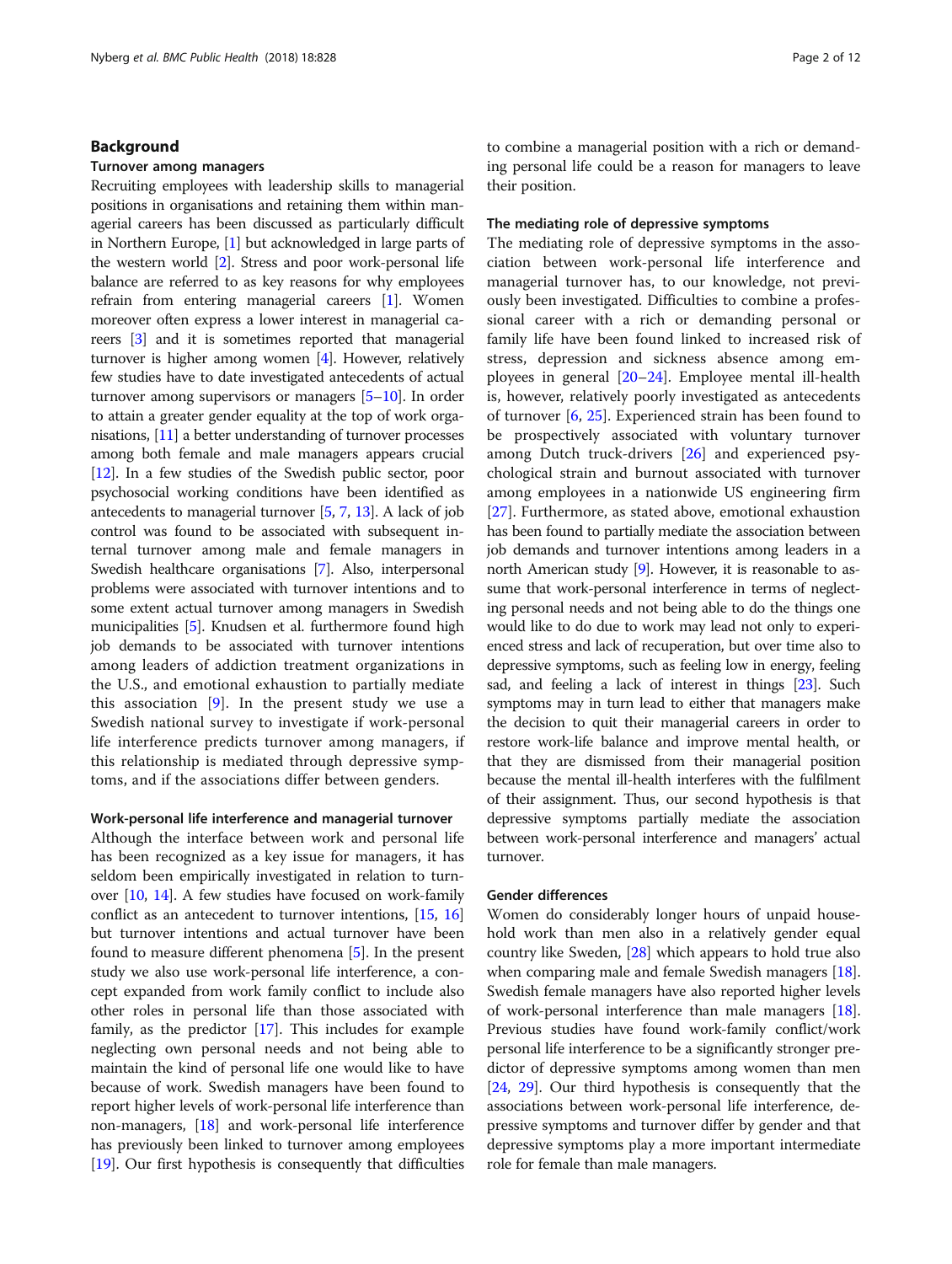## Reverse associations

Individuals higher in depressive symptoms may due to their mental state interpret situations and events differently than individuals lower in depressive symptoms and interact differently with these [[30\]](#page-11-0). It is also possible that leaving a managerial position influences depressive symptoms and experiences of to what extent work interferes with personal life. Because of this also the reverse associations between the variables are estimated in the present study.

## Aim of the present study

In the present study, using longitudinal data from a cohort of the Swedish working population, we investigated work-personal life interference as an antecedent of female and male managers' turnover, and depressive symptoms as a possible mediator in this relationship. The specific research objectives were to examine whether:

- 1. Work-personal life interference predict turnover in the consecutive two years among male and female managers.
- 2. Depressive symptoms mediate the association between work-personal life interference and turnover.
- 3. The associations between work-personal life interference, depressive symptoms and turnover differ by gender.

## Methods

## Study sample

Data were derived from the Swedish Longitudinal Occupational Survey of Health (SLOSH), which is based on an approximately nationally representative sample of the Swedish working population. SLOSH started in 2006 as a follow-up to the 2003 Swedish Work Environment Surveys (SWES). Respondents from SWES 2005 were added in the 2008 SLOSH wave, and participants from SWES 2007, 2009 and 2011 have been invited to participate in later SLOSH follow-ups. These are conducted every second year and the participants are followed by means of postal self-completion questionnaires in two versions: one for those currently in paid work at least 30% of full time and one for those working less or not at all. A more detailed description of the SLOSH study can be found elsewhere [[31\]](#page-11-0). The present study includes four SLOSH waves from 2010 to 2016. Earlier waves could not be used because work-personal interference was not measured until 2010. In SLOSH 2010 a total of 11,525 participants responded to the questionnaire. The response rate varied between 51 and 57% over the follow-ups in 2012, 2014, and 2016. In the present study we included participants who responded to the questionnaire for those who were in paid work at least 30% in all four waves and in at least one of them reported that they had a managerial position. After exclusion of the self-employed the final study sample comprised 1458 participants, 741 women and 717 men. The Regional Research Ethics Board in Stockholm approved the present study (2016/232–31/5).

## Study variables

All study variables are measured in 2010, 2012, 2014 and 2016.

## Outcome variable

Turnover was measured with the question: "Have you changed your job position over the past 2 years?" The response alternatives were "yes, to a higher position", "no, I have not changed position", and "yes, to a lower position". Respondents who reported that they had changed to a lower position over the past 2 years were categorized into having left their managerial position (turnover), whereas those who indicated that they had stayed on the same level or had got a higher position made up the reference category.

## Predictor variable

Interference between work and personal life was measured with an adapted version of a questionnaire developed by Fisher, [[17](#page-10-0)] a questionnaire designed to measure directions and domains of work personal life interference and enhancement. For the multilevel structural equation models four statements ("I come home too tired to do things I would like to do", "My personal life suffers because of my work", "My job makes it difficult to maintain the kind of personal life I would like", and "I often neglect my personal needs because of the demands of my work") were used as indicators for the latent variable work-personal life interference. The indicators were analyzed as continuous variables and the five response alternatives ranged from 1, "not at all" to 5, "almost all the time" [[17](#page-10-0), [32](#page-11-0)]. To provide the reader with information on the level of work-personal life interference in the study sample (see Table [1](#page-3-0)) a mean index score was calculated by summing up the values of each indicator and dividing by the number of indicators (Cronbach's alpha 0.89).

## Mediating variable

Depressive symptoms were measured with the Symptom Checklist-Core Depression Scale (SCL-CD<sub>6</sub>), a six-item subscale from the Symptom Checklist-90 [\[33\]](#page-11-0). The question "How much during the last week have you been troubled by…" was followed by six different core depressive symptoms (feeling blue/sad, feeling no interest in things, feeling low in energy, feeling that everything is an effort, worrying too much, and blaming yourself for various things). The five response alternatives reached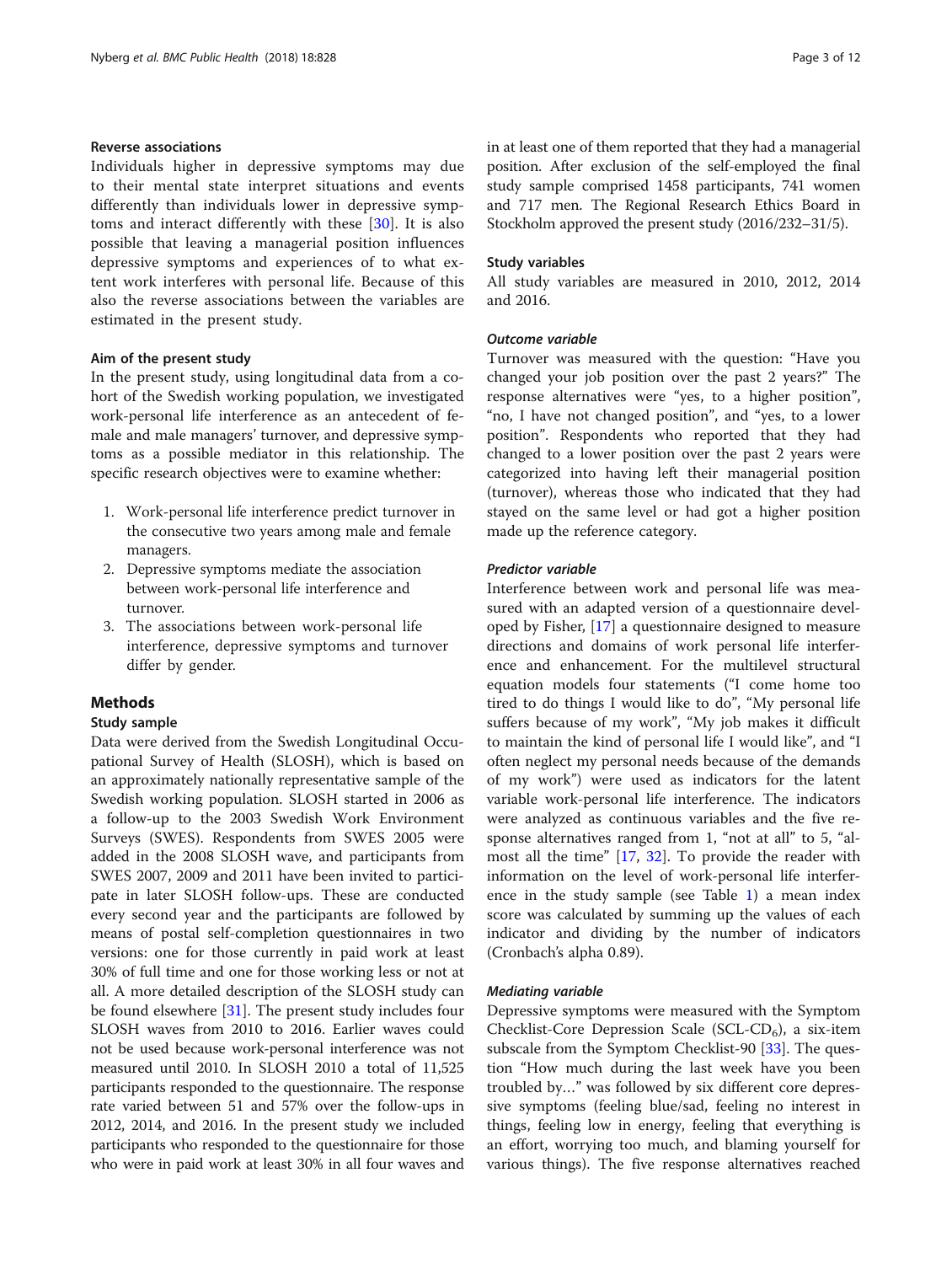<span id="page-3-0"></span>**Table 1** Distribution of study variables for men ( $n = 717$ ) and women ( $n = 741$ ) separately in SLOSH 2010

|                                                                  | Men     |           | Women   |           | Gender diff   |
|------------------------------------------------------------------|---------|-----------|---------|-----------|---------------|
|                                                                  | n/means | %/std dev | n/means | %/std dev | level of sign |
| Turnover                                                         |         |           |         |           | n.s.          |
| no                                                               | 685     | 97.0      | 713     | 98.1      |               |
| yes                                                              | 21      | 3.0       | 14      | 1.9       |               |
| Work-personal life interference (index mean/std. dev, range 1-5) | 2.67    | 0.91      | 2.87    | 0.94      | < .001        |
| Depressive symptoms (index mean/std. dev, range 1-5)             | 1.74    | 0.80      | 1.92    | 0.86      | < .001        |
| Age                                                              |         |           |         |           | < 0.05        |
| < 34 years<br>1                                                  | 54      | 7.5       | 46      | 6.2       |               |
| 2 35-44 years                                                    | 198     | 27.6      | 231     | 31.2      |               |
| 45-54 years<br>3                                                 | 290     | 40.4      | 293     | 39.5      |               |
| 4 55-64 years                                                    | 160     | 22.3      | 168     | 22.7      |               |
| $5 > 64$ years                                                   | 15      | 2.1       | 3       | 0.4       |               |
| Education                                                        |         |           |         |           | < .001        |
| $\leq$ 9 years<br>1.                                             | 38      | 5.3       | 21      | 2.8       |               |
| $2 \leq 12$ years                                                | 297     | 41.4      | 201     | 27.1      |               |
| University $<$ 3 years<br>3                                      | 97      | 13.5      | 38      | 5.1       |               |
| 4 University ≥3 years                                            | 262     | 37.1      | 461     | 62.2      |               |
| Research education<br>5                                          | 23      | 2.6       | 20      | 2.7       |               |
| Labour market sector                                             |         |           |         |           | < .001        |
| 0 Private                                                        | 416     | 68.1      | 230     | 34.9      |               |
| Public<br>$\mathbf{1}$                                           | 195     | 31.9      | 429     | 65.1      |               |
| Marital status                                                   |         |           |         |           | < 01          |
| 0 Married/co-habiting                                            | 603     | 85.5      | 593     | 80.7      |               |
| 1 Not married/co-habiting                                        | 102     | 14.5      | 142     | 19.3      |               |
| Children living at home                                          |         |           |         |           | n.s.          |
| $0$ No                                                           | 258     | 36.5      | 298     | 40.5      |               |
| 1 Yes                                                            | 448     | 63.5      | 437     | 59.5      |               |

from 1, "not at all" to 5, "very much". For the multilevel structural equation models the six core symptoms were used as indicators of the latent variable depressive symptoms and analyzed as continuous variables. Information on the level of depressive symptoms in the study sample is given as a mean index score in Table 1 (Cronbach's alpha 0.91).

## Covariates

Age was adjusted for in the groups < 34 years, 35– 44, 45–54, 55–64, and > 64 years old. Labour market sector was adjusted for in the groups private and public. Educational background was adjusted for in the categories ≤9 years of education,  $≤$  12 years of education,  $<$ 3 years of university education,  $\geq$  3 years of university education, and research education. Marital status was adjusted for using the categories married/co-habiting or not, and having children living at home as a dichotomous variable with the response alternatives "yes" and "no".

## Analytic strategy

## Descriptive statistics

Descriptive statistics of the study population in 2010 were computed separately for men and women. Gender differences in the distribution of study variables were estimated with Pearson's chi-squared test or one-way analysis of variance (ANOVA) in SPSS version 24.

## Autoregressive cross-lagged mediation models within a

multilevel structural equation modelling (MSEM) framework Autoregressive cross-lagged mediation models within a multilevel structural equation modelling (MSEM) framework were fitted to our data [\[34](#page-11-0), [35\]](#page-11-0). The autoregressive cross-lagged models allow simultaneously addressing the reciprocal temporal relationships between work-personal life interference (WPI, exposure variable), depressive symptoms (DEP, putative mediator), and turnover (TO, outcome). Since multiple measurement points (level 1) are nested within individuals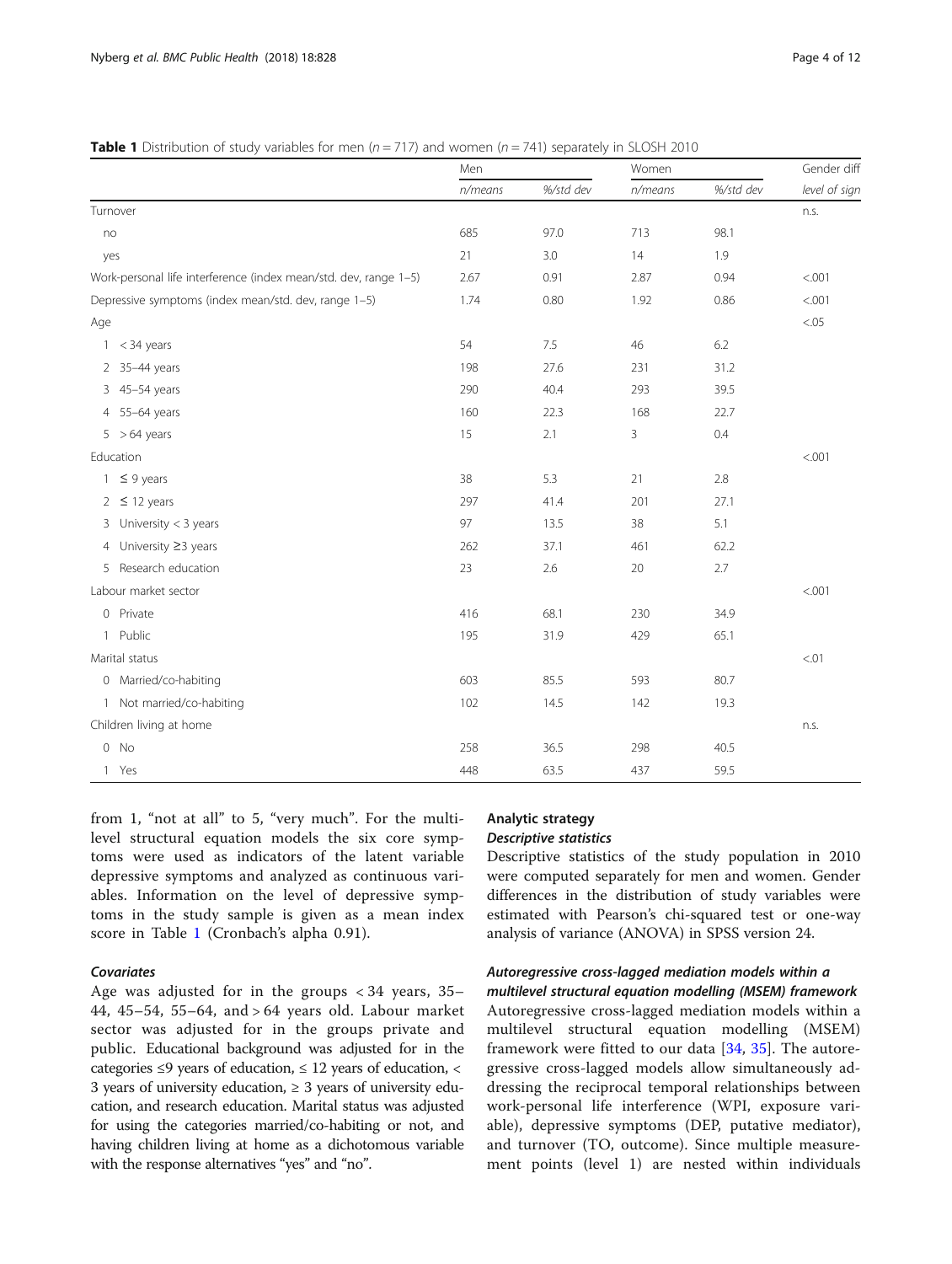(level 2), a two-level SEM approach that allows partitioning between- and within-person effects was implemented so as to account for two inherent types of heterogeneity, within person across time and between person [\[36](#page-11-0)–[38](#page-11-0)]. Work-personal life interference and depressive symptoms were fitted as latent variables with four and six indicators. The fit of the measurement model was tested as well as measurement invariance in the latent variables work-personal life interference and depressive symptoms over time. First, a simultaneous equation model that allows for autoregressive and cross-lagged effects between work-personal life interference and turnover at each time point was estimated in a gender stratified model. Work-personal life interference was measured at the first time point (t-1, years 2010, 2012, and 2014) and turnover the subsequent time point (t, years 2012, 2014 or 2016). The cross-lagged paths estimated the effect of one variable on the other with a two-year time lag. Each path in the models was adjusted for age, education, labour market sector, civil status, and children living at home. Indicators of the latent variables work-personal interference and depressive symptoms were allowed to correlate between waves. To estimate if the cross-lagged paths differed between genders we conducted multiple-group analyses testing differences in each hypothesised and reverse association separately. We created two groups based on gender and compared a model in which the paths were allowed to vary freely with a model in which the paths were constrained to be equal between men and women. The likelihood ratio test was used for comparing restricted and not restricted models. A significant change in chi square (df) between the not restricted model and the restricted one indicates a poorer fit for the restricted model.

In a second step, following the same time structure as above, we examined the bivariate multilevel structural cross-lagged relationships between work-personal life interference (predictor variable) and depressive symptoms (putative mediator) as well as between depressive symptoms and turnover (outcome). The models were stratified by gender and adjusted for the same set of covariates as above. If there are significant paths between the predictor and the mediator and between the mediator and the outcome, a mediation model under the MSEM framework can be fitted. The third step was to apply such a model to our data. A gender stratified longitudinal mediation model within a MSEM framework, in which work-personal life interference was measured at t-2 (in the years 2010 or 2012) depressive symptoms at t-1 (in the years 2012 or 2014) and turnover at t (in the years 2014 or 2016), was fitted. Autoregressive effects as well as cross-lagged paths were estimated between work-personal life interference and depressive symptoms and between depressive symptoms and

turnover. The model was adjusted for the same set of covariates as in the bivariate models. The direct effect (the part of the exposure effect which was not mediated through depressive symptoms) as well as the indirect effect (the part of the exposure effect which was mediated through depressive symptoms) between work-personal life interference and turnover were estimated.

The multilevel SEM models were built in MPLUS 7. All variables were treated as time-varying variables. Standardised estimates were reported for the final models. The fit statistics chi-square (df), the root mean square error of approximation (RMSEA), the comparative fit index (CFI), the Tucker-Lewis index (TLI), and the standardized root mean square residual (SRMR) were considered. Model fit is assumed to be acceptable when RMSEA ≤0.08, TLI ≥ 0.90, CFI ≥ 0.90, and SRMR ≤0.08 [[39\]](#page-11-0).

## Results

## Descriptive statistics

The distribution of the study variables measured in 2010 are presented in means/standard deviations or n/percentages separately for men and women in Table [1.](#page-3-0) The level of significance for gender differences is shown in the last column. Over the study period 191 managers reported having a lower position (indicating turnover) today compared with two years earlier. In 2010 this corresponded to 3% of the men and 1.9% of the women, in 2012 3.5% of the men and 2.6% of the women, in 2012 3.1% of the men and 3.6% of the women, and finally in 2016 3.9% of the men and 4.7% of the women. The level of work-personal interference (range 1–5) measured as index mean (standard deviation) was for men in 2012 2.54 (0.87), in 2014 2.62 (0.92), and in 2016 2.61 (0.94). Corresponding numbers for women were in 2012 2.71 (0.96), 2014 2.78 (1.00), and 2016 2.72 (1.00). The levels of depressive symptoms (range 1–5) measured as index mean (standard deviation) were among men in 2012 1.66 (0.75), 2014 1.72 (0.72), and 2016 1.68 (0.75). The corresponding numbers among women were in 2012 1.81 (0.84), 2014 1.88 (0.83), and 2016 1.82 (0.79). A higher percentage of female than male managers worked in the public sector and were unmarried, and the age and educational level also differed between genders. Furthermore, female managers reported higher levels of work-personal interference and depressive symptoms than male managers throughout the study period.

## Bivariate multilevel cross-lagged structural equation models between work-personal life interference and turnover for men and women

The measurement model showed good fit statistics and there was no indication of measurement variance in the latent variables work-personal life interference and depressive symptoms over time. The structural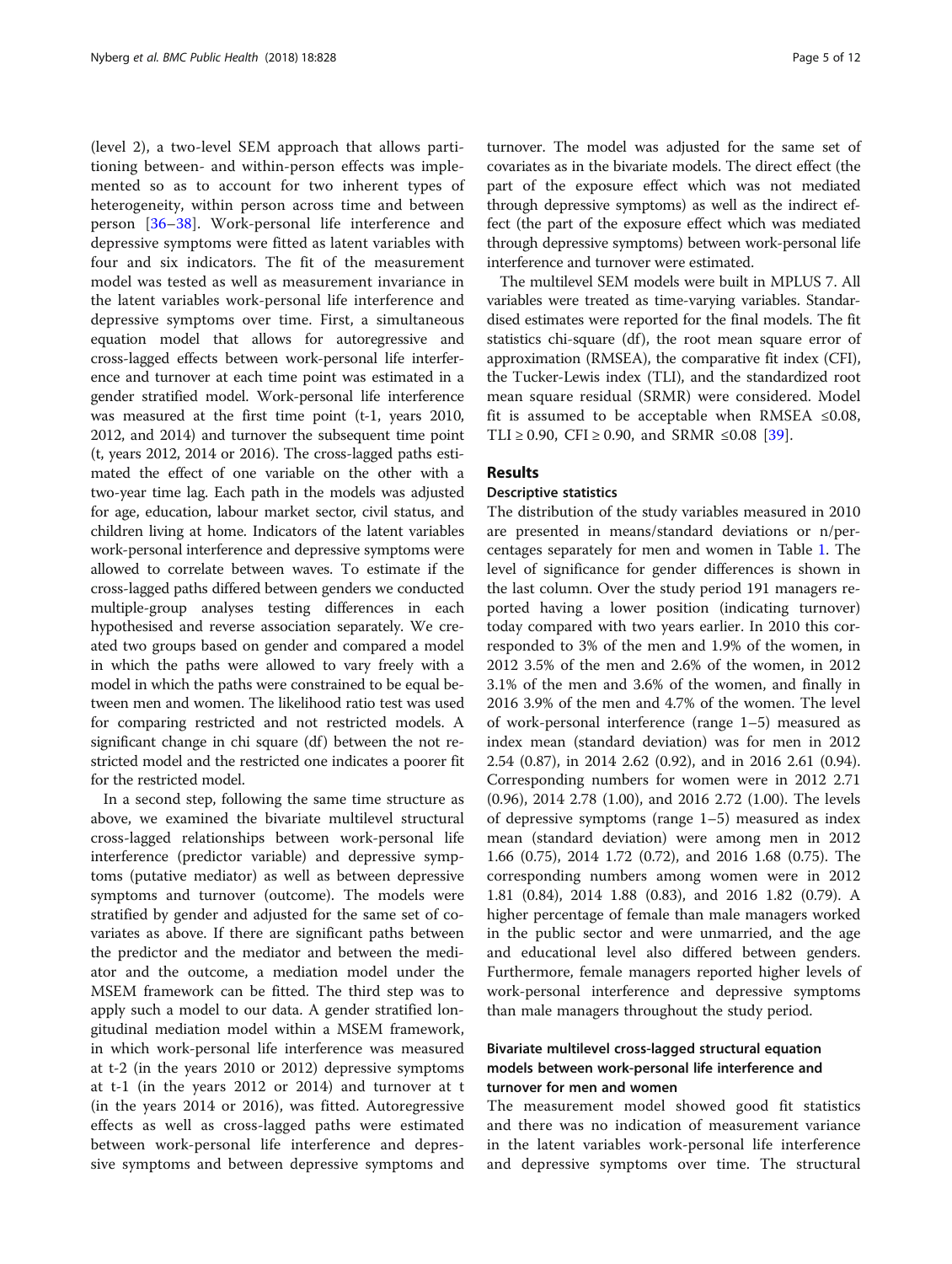equation parameters of the bivariate associations between work-personal life interference (WPI) and turnover (TO) are presented separately for men and women in Fig. 1. In both genders there were significant autoregressive paths between work-personal life interference t and work-personal life interference t-1 and among men also between turnover t and turnover t-1. The estimate for the association between work-personal life interference t-1 and turnover t was among men .105  $(p = .000)$  and among women .087  $(p = .001)$ . The paths between turnover t-1 and work-personal life interference t were not significant for any gender. The fit of the gender stratified model was chi-square (132) = 554.148, p < .001, RMSEA .042, CFI .977, TLI .968, SRMR .028). The model in which the paths between work-personal life interference and turnover were constrained to be equal between genders showed poorer fit to the data than the model in which these paths were allowed to vary freely between genders. In contrast this was not found for the reverse association.

## Multilevel mediation models for men and women

The bivariate models estimating the cross-lagged relationships between work-personal life interference and depressive symptoms and between depressive symptoms and turnover showed significant associations for both men and women, suggesting a potential mediating role of depressive symptoms. The model in which the paths between work-personal life interference and depressive symptoms were allowed to vary freely between genders showed significantly better fit to the data than the model in which these paths were constrained to be equal. The same was found for the reverse association. No significant chi square difference was found when comparing constrained and non-constrained models for the paths between depressive symptoms and turnover. The full gender stratified mediation model as well as the direct and indirect effects between work-personal life interference and turnover is presented separately for men (Fig. [2\)](#page-6-0) and women (Fig. [3](#page-6-0)). All structural equation model parameters with standard errors, 95% confidence intervals and  $p$  values are shown in Table [2](#page-7-0). The fit of the model was chi-square  $(1186) = 3844.602$ ,  $p < .001$ , RMSEA .043, CFI .942, TLI .933, SRMR .063. The multiple-group comparison test estimated on the full mediation model showed that the model in which all paths for the hypothesised and reverse associations were constrained to be equal between men and women had significantly worse fit to the data than the model in which these paths were allowed to vary freely (chi-square (1193) 3884.609, p < .001, RMSEA .043, CFI .941, TLI .932, SRMR .063, chi square difference 40.007 (7)). The paths were therefore allowed to be freely estimated in the final model.

Among men the paths between work-personal interference t-2/t-1 and depressive symptoms t-1/t were significant (.105,  $p = .003/.089$ ,  $p = .007$ ). The inverse associations, between depressive symptoms t-2/t-1 and work-personal interference t-1/t, were also significant  $(0.111, p = 0.001/0.110, p = 0.001)$ . There were no statistically significant paths between depressive symptoms t-2/t-1 and turnover t-1/t or between the variables in the opposite direction. As for men, among women there were statistically significant paths between work-personal life interference at t-2/t-1 and depressive symptoms at t-1/t (.133,  $p = .000$ ; .199,  $p = .000$ ) and a significant path between depressive symptoms t-2 and work-personal life interference t-1 (.070,  $p = .029$ ). The path between depressive symptoms and turnover was significant between t-2 and t-1  $(0.109, p = 0.003)$  but not between t-1 and t. There was, as shown in Figs. [2](#page-6-0) and [3](#page-6-0) and Table [2,](#page-7-0) a significant direct effect between work-personal interference t-2 and turnover t in both genders (men .135,  $p = .001$ ; women .060,  $p = .035$ ), but as shown in Table [2](#page-7-0) no indication of an indirect effect mediated by depressive symptoms in any gender (men  $p = .617$ , women  $p = .612$ ).

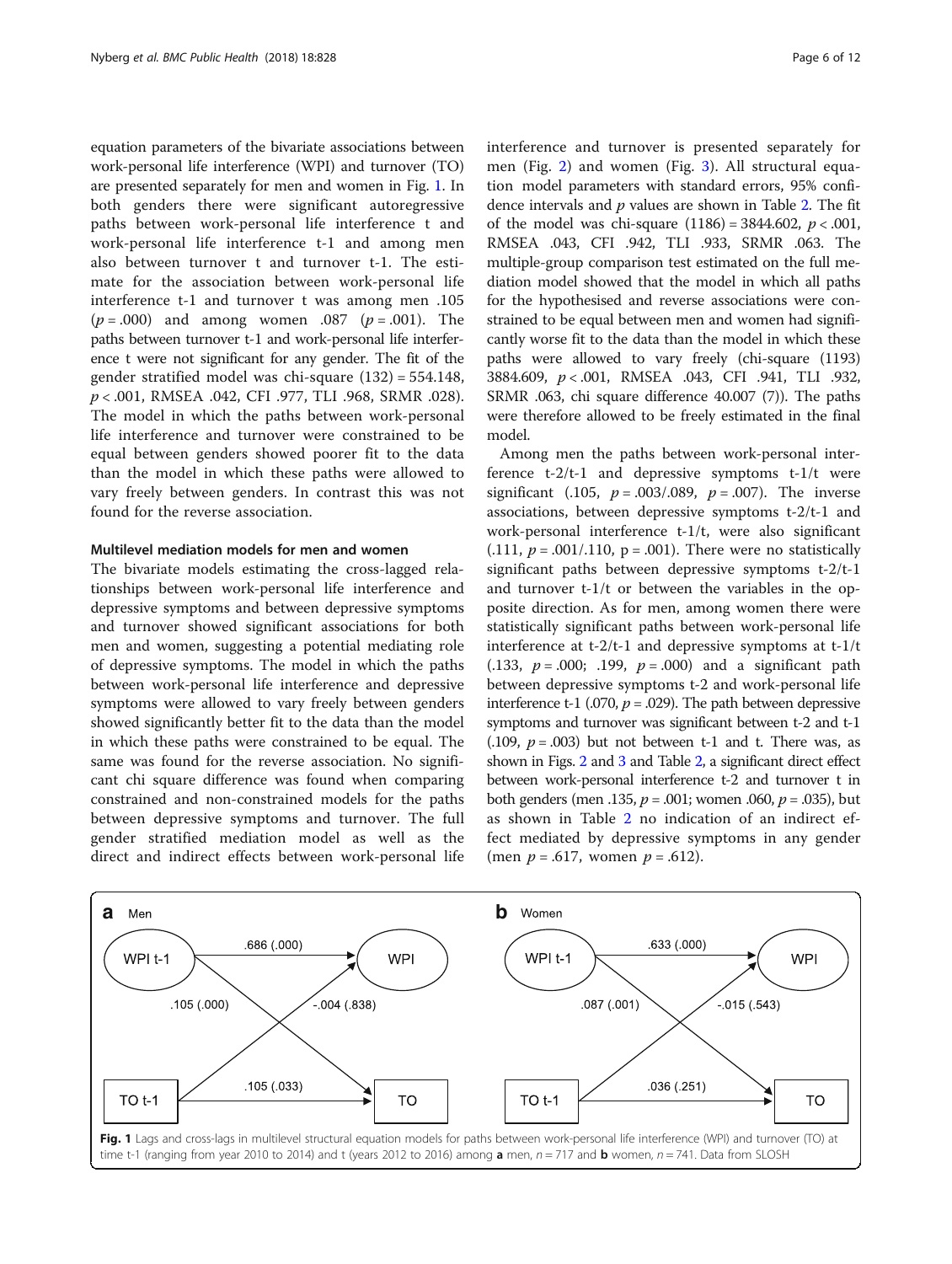<span id="page-6-0"></span>

## **Discussion**

## Summary of main results

In the present study we investigated the longitudinal association between managers' work-personal interference and turnover, to what extent depressive symptoms mediated this relationship, and if the associations differed by gender. In accordance with our first hypothesis significant prospective paths between work-personal life interference and turnover were found among both male and female managers. There were furthermore, in line with

our second hypothesis, significant associations between work-personal life interference and depressive symptoms as well as between depressive symptoms and turnover in bivariate models in both genders. However, no significant intermediate effect of depressive symptoms in the association between work-personal life interference and turnover was found in any gender, and therefore our second hypothesis was not supported. There were gender differences in several of the estimated associations, lending partial support for our third hypothesis.

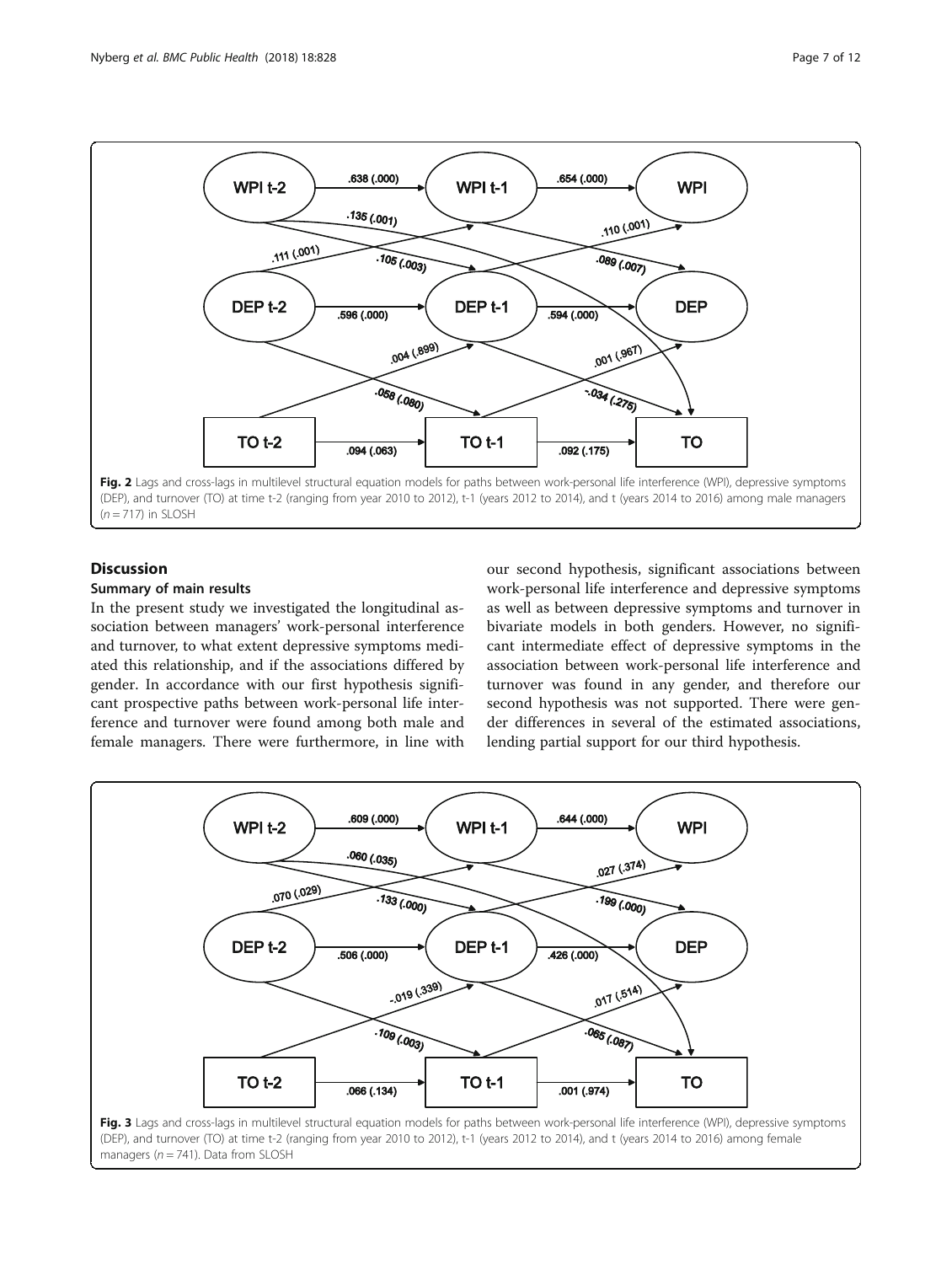|                                 | Men              |                 |      | Women           |                 |      |
|---------------------------------|------------------|-----------------|------|-----------------|-----------------|------|
|                                 | B(SE)            | 95% CI          | р    | B(SE)           | 95% CI          | р    |
| Regression weights - WPI        |                  |                 |      |                 |                 |      |
| WPI t                           |                  |                 |      |                 |                 |      |
| WPI t-1                         | .654(.030)       | .595; .713      | .000 | .644(.025)      | .594; .694      | .000 |
| Depression t-1                  | .110(.032)       | .047; .173      | .001 | .027 (.030)     | $-0.032; 0.085$ | .374 |
| Higher age                      | $-.066(.016)$    | $-.119; -012$   | .001 | $.062$ $(.025)$ | $-.110; -013$   | .013 |
| Not married                     | .022(.022)       | $-.021; .064$   | .320 | $-.008(.021)$   | $-0.049; 0.032$ | .687 |
| Children living at home         | $-.001(.026)$    | $-0.053; 0.051$ | .971 | $-.048(.024)$   | $-.096; .000$   | .050 |
| Public sector                   | .011(.021)       | $-.030; .052$   | .601 | $-.037(.021)$   | $-0.078;004$    | .077 |
| Higher education                | $-.003(.021)$    | $-0.045; 0.039$ | .901 | .064(.021)      | .023; .104      | .002 |
| WPI t-1                         |                  |                 |      |                 |                 |      |
| WPI t-2                         | .638(.031)       | .577; .699      | .000 | .609 (.032)     | .546; .671      | .000 |
| Depression t-2                  | .111(.034)       | .045; .178      | .001 | .070 (.032)     | .007; .133      | .029 |
| Higher age                      | $-.043(.029)$    | $-.100; .014$   | .136 | $.003$ $(.026)$ | $-.048; .055$   | .902 |
| Not married                     | .006(.024)       | $-0.040; 0.053$ | .787 | $-.053(.024)$   | $-.099; -.006$  | .026 |
| Children living at home         | $-.002(.028)$    | $-0.057; 0.054$ | .957 | $-.031(.027)$   | $-.084; .022$   | .254 |
| Public sector                   | .018(.023)       | $-0.027$ ; .062 | .431 | $-.020(.024)$   | $-0.067; 0.026$ | .396 |
| Higher education                | .049(.023)       | .004; .095      | .034 | .057 (.023)     | .012; .103      | .014 |
| Regression weights - Depression |                  |                 |      |                 |                 |      |
| Depression t                    |                  |                 |      |                 |                 |      |
| Depression t-1                  | .594 (.034)      | .527; .661      | .000 | .426 (.044)     | .340; .512      | .000 |
| WPI t-1                         | .089(.033)       | .024; .153      | .007 | .199(.035)      | .130; .268      | .000 |
| Turnover t-1                    | .001(.024)       | $-.045; .047$   | .967 | .017(.027)      | $-.035; .070$   | .514 |
| Higher age                      | $-.082(.027)$    | $-.135; -029$   | .003 | $-.070(.026)$   | $-.121; -018$   | .008 |
| Not married                     | .015(.025)       | $-0.034; 0.064$ | .543 | .027(.023)      | $-0.019; 0.073$ | .248 |
| Children living at home         | $-.048(.026)$    | $-.099; .003$   | .067 | $-.002(.027)$   | $-0.055; 0.051$ | .937 |
| Public sector                   | .032(.025)       | $-.017; .082$   | .201 | .027 (.024)     | $-.020; .073$   | .263 |
| Higher education                | $-.053(.023)$    | $-.099; -008$   | .021 | $-.058(.024)$   | $-.106; -.011$  | .017 |
| Depression t-1                  |                  |                 |      |                 |                 |      |
| Depression t-2                  | .596 (.042)      | .515; .678      | .000 | .506 (.041)     | .425; .586      | .000 |
| WPI t-2                         | .105(.035)       | .036; .173      | .003 | .133 (.034)     | .066; .200      | .000 |
| Turnover t-2                    | .004(.031)       | $-0.056; 0.064$ | .899 | $-.019(.020)$   | $-.057; .020$   | .339 |
| Higher age                      | $-.070(.027)$    | $-.123; -017$   | .009 | $-.051(.024)$   | $-.098; -.005$  | .031 |
| Not married                     | .013(.027)       | $-.040; .065$   | .639 | $-.008(.024)$   | $-.056; .040$   | .734 |
| Children living at home         | $-.035(.024)$    | $-.082; .012$   | .142 | $-.022(.026)$   | $-0.073; 0.030$ | .416 |
| Public sector                   | $-.011$ $(.008)$ | $-0.028; 0.005$ | .182 | $-.005(.009)$   | $-.021; .012$   | .588 |
| Higher education                | $-.025(.019)$    | $-.063; .012$   | .182 | $-.009(.017)$   | $-.044; .025$   | .588 |
| Regression weights - Turnover   |                  |                 |      |                 |                 |      |
| Turnover t                      |                  |                 |      |                 |                 |      |
| Turnover t-1                    | .092(.068)       | $-.041; .226$   | .175 | .001 (.030)     | $-.059; .060$   | .974 |
| Depression t-1                  | $-.034(.031)$    | $-.094; .027$   | .275 | .065 (.038)     | $-.010; .141$   | .087 |
| WPI t-2                         | .135(.038)       | .060; .210      | .000 | .060 (.028)     | .004; .116      | .035 |
| Higher age                      | .079(.028)       | .025; .133      | .004 | .097 (.029)     | .040; .154      | .001 |
| Not married                     | $-.007(.027)$    | $-.060; .046$   | .793 | .000 (.027)     | $-.053; .052$   | .986 |

<span id="page-7-0"></span>**Table 2** Standardized parameters, standard errors, 95% CI and p-values among men ( $n = 717$ ) and women ( $n = 741$ )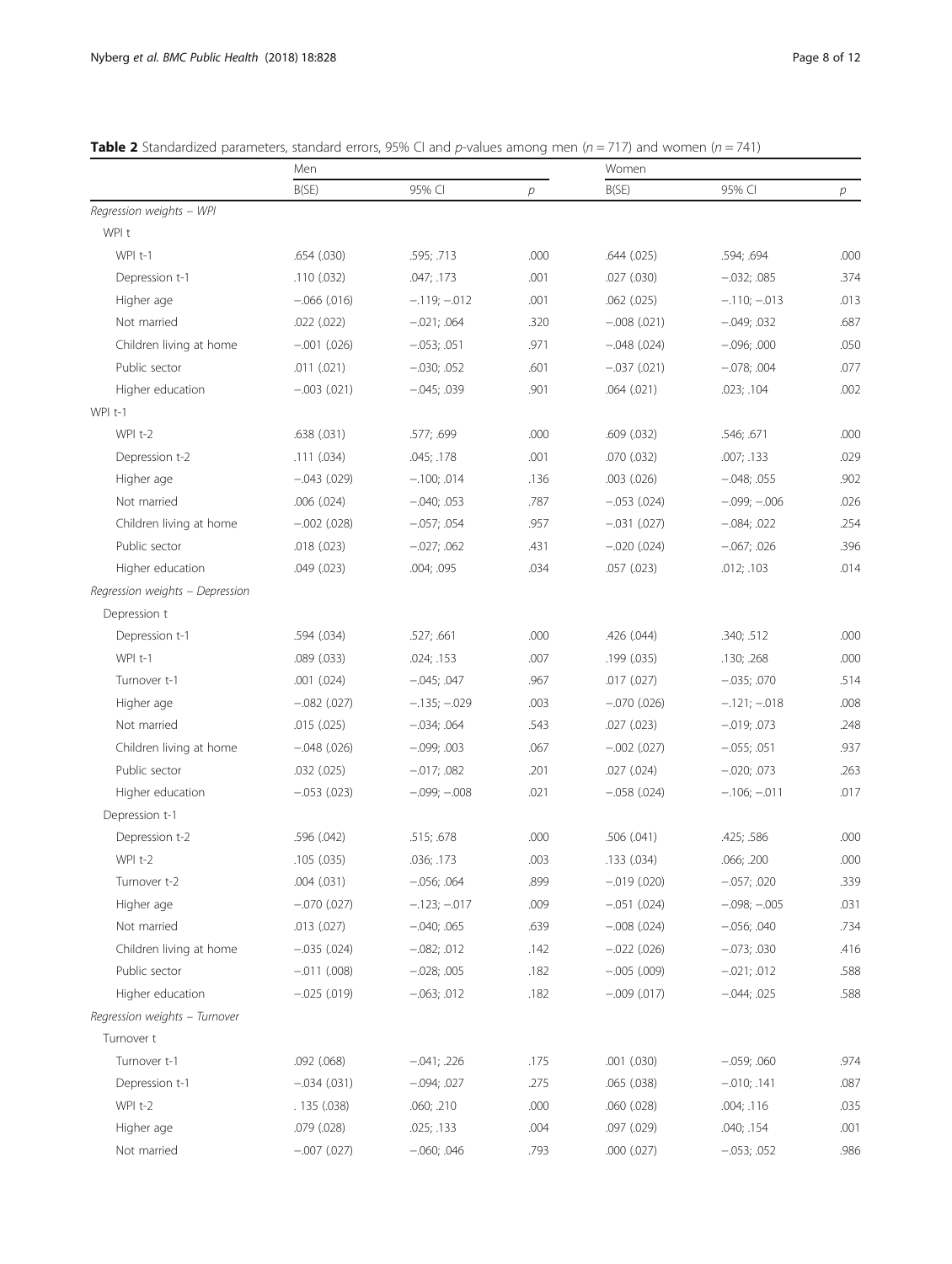|                         | Men             |                   |      | Women           |                 |      |
|-------------------------|-----------------|-------------------|------|-----------------|-----------------|------|
|                         | B(SE)           | 95% CI            | р    | B(SE)           | 95% CI          | р    |
| Children living at home | $.002$ $(.028)$ | $-0.053; 0.056$   | .952 | .041(.029)      | $-.017; .098$   | .165 |
| Public sector           | $-.006(.010)$   | $-.026;$ .<br>015 | .587 | $-.013(.012)$   | $-.035; .010$   | .271 |
| Higher education        | $-.013(.024)$   | $-0.059; 0.033$   | .587 | $-.026(.024)$   | $-.072; .020$   | .271 |
| Turnover t-1            |                 |                   |      |                 |                 |      |
| Turnover t-2            | .094(.051)      | $-0.005; .194$    | .063 | .066(.044)      | $-0.020; .153$  | .134 |
| Depression t-2          | .058(.033)      | $-.007; .123$     | .080 | .109(.036)      | .038; .180      | .003 |
| Higher age              | .010(.031)      | $-.050; .070$     | .742 | .051(.024)      | .005; .098      | .030 |
| Not married             | $-.020(.027)$   | $-0.073; 0.034$   | .474 | .012(.031)      | $-.049; .073$   | .693 |
| Children living at home | $-.017(.044)$   | $-103; .069$      | .695 | .016(.034)      | $-.050; .082$   | .632 |
| Public sector           | $-.037(.028)$   | $-.092; .017$     | .180 | $-.006(.032)$   | $-0.067; 0.056$ | .861 |
| Higher education        | .002(.033)      | $-0.063; 0.067$   | .947 | $-.010(.032)$   | $-0.073; 0.053$ | .754 |
| Indirect effect         | $.000$ $(.000)$ | .000; .000        | .617 | $.000$ $(.000)$ | .000; .000      | .612 |

Table 2 Standardized parameters, standard errors, 95% CI and p-values among men ( $n = 717$ ) and women ( $n = 741$ ) (Continued)

The turnover rate increased over the study period particularly among female managers. Since we have not investigated this specifically we cannot give any empirically based suggestions as to why this is the case. We can, however, speculate that this may be associated with the fact that the quality of the psychosocial work environment in women-dominated industries, such as education and health care, has decreased continually over the past decades in Sweden [[40](#page-11-0)]. The rate of sickness absences with depression or stress-related diagnoses have increased considerably starting from 2010 in Sweden [[41](#page-11-0)] and the large majority of these absences are in education and health-care, where more female than male managers are employed. This is also the case in the present data. A deteriorating psychosocial work environment and an increasing number of employees on sickness absence due to stress and mental ill-health may have influenced more female than male managers over time to choose to quit their positions.

## Work-personal life interference and turnover

The present study contributes to the current literature by showing that work-personal life interference predicts turnover among both male and female managers in a sample representing a wide range of branches in the whole of Sweden, a result that to the best of our knowledge has not previously been reported. The associations appear to differ between genders; the direct effect between work-personal life interference and turnover was stronger for male than female managers. This may be surprising in the light of previous research suggesting that women are more likely to make changes in their professional career for family reasons [\[42\]](#page-11-0). The fact that the work-personal interference scale is focused on an aspired personal life, things one would like to do, and one's personal needs, rather than family and household obligations, could be an explanation.

The results thus support previous research suggesting that women are more likely to neglect personal needs due to work [\[32\]](#page-11-0) and stay longer in unfavourable work situations [[5\]](#page-10-0). Although it has been reported in previous research on the same study population as the present one that approximately the same proportion of women and men (12–13%) are promoted to a higher position between SLOSH waves, [\[43,](#page-11-0) [44\]](#page-11-0) it cannot be ruled out that the women who have chosen to take on a managerial role are a more selected group than the men who have done so. The women may have made more conscious choices, weighing the sacrifices in personal life against the benefits of the position before accepting it, whereas men, due to their lesser engagement in and responsibilities for unpaid household chores, may have been less likely to do so. The more selected group of women who have chosen a managerial career may consequently be more determined to succeed in their role and more reluctant towards abandoning it. It may furthermore to a lesser extent violate male gender role expectations to prioritize their own needs if dissatisfied with their work situation [[45](#page-11-0)]. Among men there was a significant association between turnover t and turnover t-1, indicating that some men change to lower organisational positions repeated times over the study period. In a recently published study on job promotions we found positive associations also of job promotion between waves [\[44\]](#page-11-0). These results suggest that the vertical mobility within the workforce is rather high at least in some parts of the labour market.

## Mediation by depressive symptoms

The results from the full mediation model including three time points, in which autoregressive and cross-lagged paths between the variables were estimated, indicate a statistically significant path between work-personal interference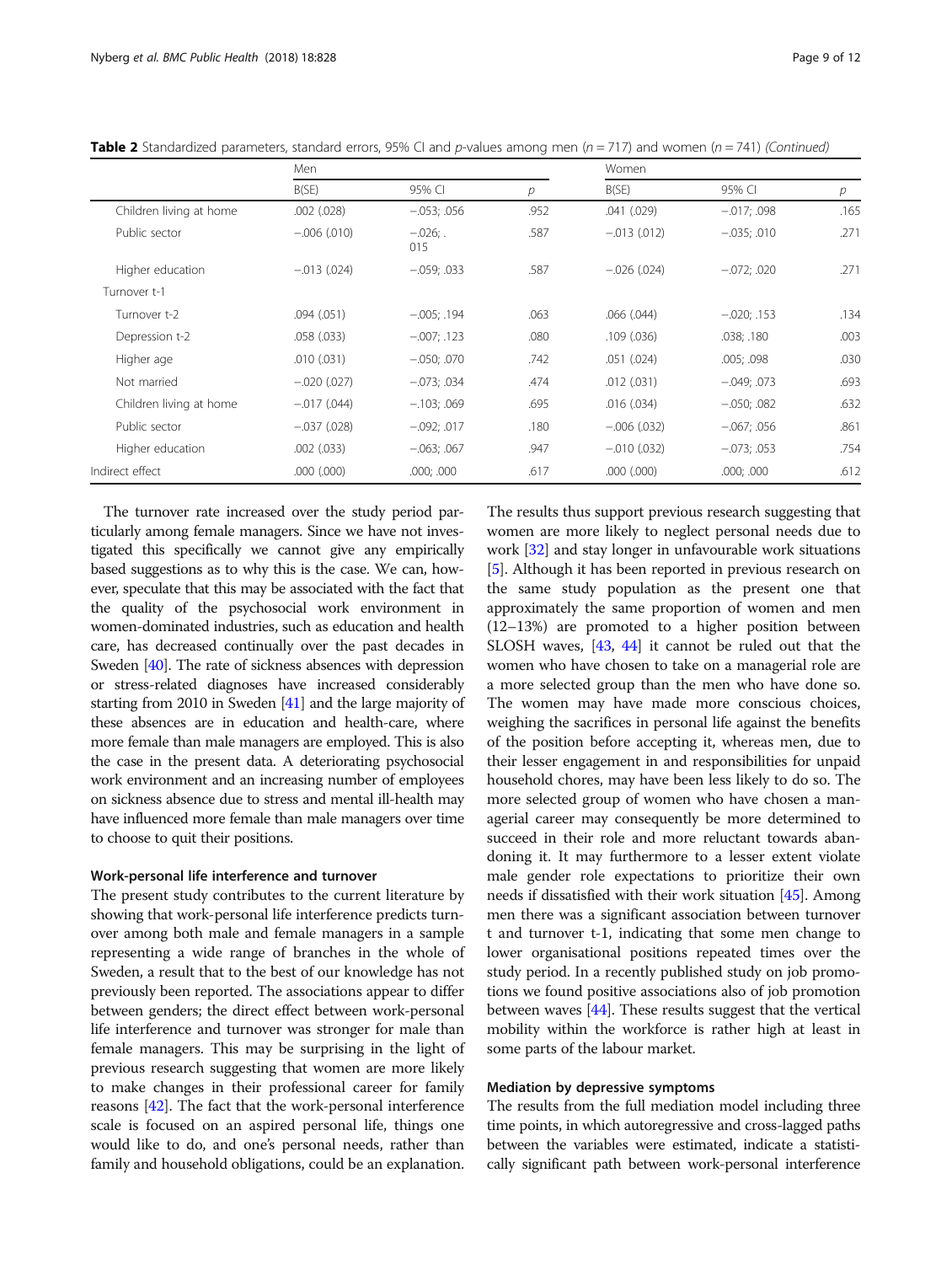and managerial turnover 4 years later among both men and women. This result lends support for that work-personal interference is a relevant long-term predictor of turnover among managers of both genders.

The paths between work-personal interference and depressive symptoms as well as the paths between depressive symptoms and work-personal life interference were significant in both genders. The path from work-personal life interference to depressive symptoms was stronger for female than male managers, a result that is in accordance with previous studies [[24](#page-11-0), [29\]](#page-11-0). It has been suggested that female managers are more loyal to their organisations than male managers, particularly to human service organisations where the needs not only of employees but also of recipients of the human services, such as children, pupils, sick, and elderly could be affected [\[5](#page-10-0)]. Female manager may, in accordance with what is congruent with a female gender role, [[45\]](#page-11-0) to a larger extent than male managers put the needs of those around them at work in the first room and neglect their own needs to the extent where symptoms of depression may develop.

The reverse path, from depressive symptoms to work-personal life interference, was on the other hand stronger among male than female managers. The fact that depressive symptoms affect the perception of stressors has been established previously, [\[30\]](#page-11-0) and can be one reason for the results. It does not, however, explain the gender differences. Male managers (more often than female managers) with higher levels of depressive symptoms prioritize their work on the expense of their personal life to a higher degree than male managers lower in depressive symptoms. We can only speculate about the reasons. Men higher in depressive symptom scores may be more dissatisfied with their work situation and prioritize work on the expense of personal life in attempts to change their situation. This interpretation would be in line with research showing that men in lower positions show more depressive symptoms than men in higher positions, a result seldom seen among women [[18,](#page-10-0) [46](#page-11-0)].

In the bivariate models the association between depressive symptoms and turnover was significant in both genders, supporting previous research indicating mental ill-health as important contributors to turnover [\[9](#page-10-0), [27](#page-11-0)]. However, although significant paths were found between work-personal life interference and depressive symptoms and between depressive symptoms and turnover in the bivariate analyses, no significant mediation through depressive symptoms was observed in the full models for any gender. Thus, symptoms of depression were not found to be an important mechanism in the association between work-personal interference and actual turnover. However, there are indications in line with our second hypothesis, that depressive symptoms play a role in this

association, and furthermore the third hypothesis that depressive symptoms play a somewhat stronger role for female managers in the turnover process. Depressive symptoms were significantly associated with turnover between two waves among women, but not among men, and additionally the direct path between work-personal interference and turnover 4 years later was somewhat stronger among men than among women. These results are in line with previous reflections suggesting that female managers may be a more selected and dedicated group, often working in human service organisations where the needs of others are quite visible, and in congruence with gender role expectations may prioritise others to the extent where symptoms of depression develop. Whereas increased mental ill-health to a larger extent may force female managers to leave their managerial careers, the process appears to be different for male managers. Male managers may not treasure a managerial position to the same extent as female managers and may choose to leave their position because it interferes with their personal life aspirations. To our knowledge, the only study with a similar focus as the present one, is one on leaders in U.S. addiction treatment organizations presented by Knudsen et al. [[9\]](#page-10-0). This study showed that emotional exhaustion partially mediated the association between job demands and turnover intentions. There are, however, several differences between their study and ours that make them less comparable. Apart from focusing different predictors we measured actual turnover as opposed to turnover intentions, and the two constructs have been shown to measure distinctly different phenomena [[5\]](#page-10-0).

### Strengths and limitations

One strength of the present study is that it is one of the first to investigate the association between work-personal life interference and actual managerial turnover under the consideration of mediation by depressive symptoms. Further strengths are the longitudinal design, the data comprising managers from a wide range of branches from the whole of Sweden, and the measure of actual turnover. A limitation is that we have not been able to distinguish between voluntary and involuntary turnover. Also, we do not know if two years, which is the lag between waves in the SLOSH study, is the optimal time frame to capture the development of associations between experienced work-personal life interference, depressive symptoms, and changed job position. In the present study we used advanced statistical mediation methodology, which combine multilevel and SEM models and thereby allow correction for sampling and measurement error, as well as examination of direct and indirect effects at each level [\[38\]](#page-11-0). We included measurements at three waves as suggested in mediation modelling literature in order to appropriately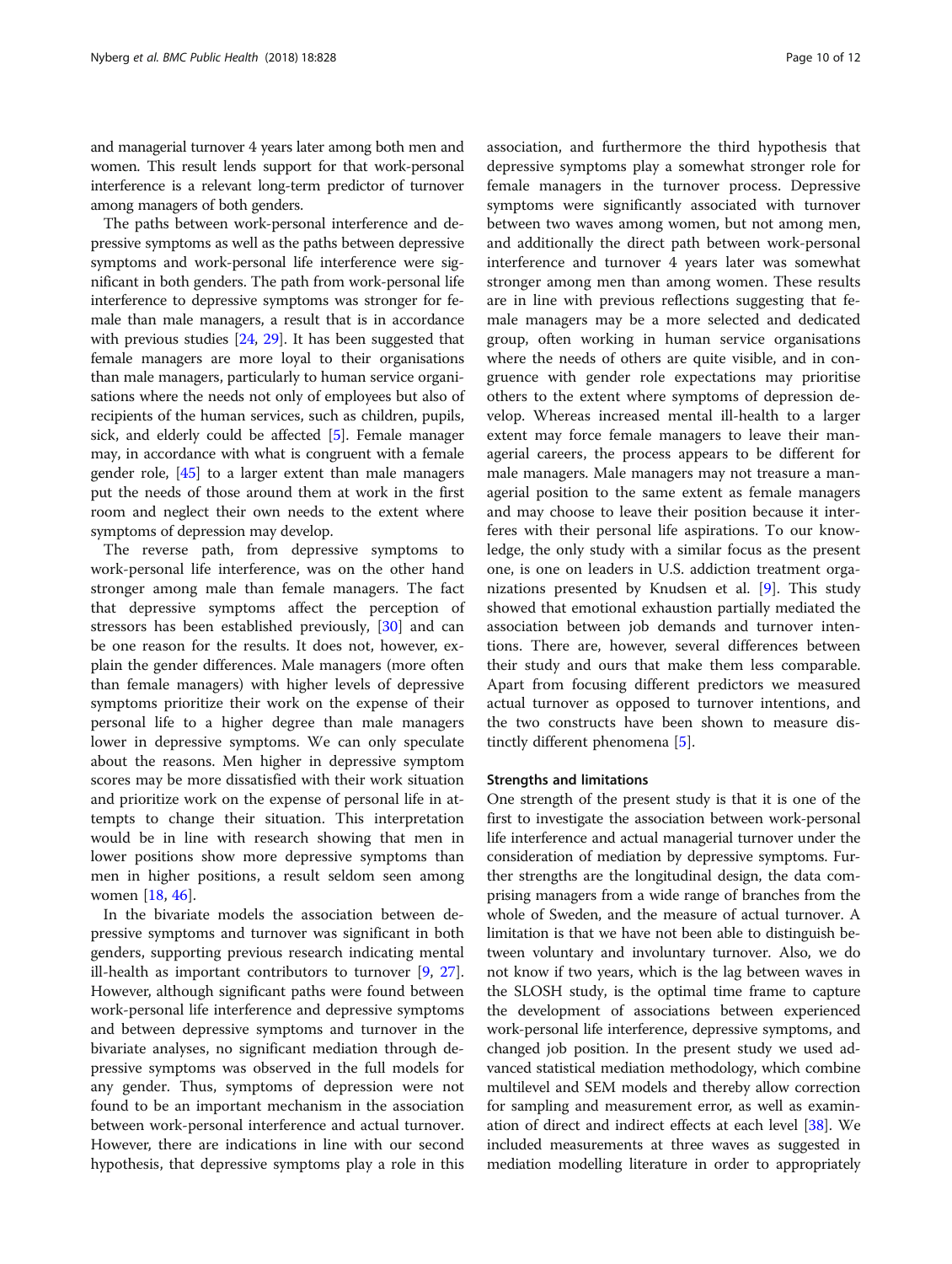## <span id="page-10-0"></span>Conclusions

Establishing organisational prerequisites for good work-personal life balance among managers may be a means to retain both male and female managerial talent.

#### Abbreviations

ANOVA: One-way analysis of variance; CFI: The comparative fit index; DEP: Depressive symptoms; MSEM: Multilevel structural equation modelling; RMSEA: The root mean square error of approximation; SCL-CD<sub>6</sub>: Symptom Checklist Core Depression Scale; SLOSH: Swedish Longitudinal Occupational Survey of Health; SRMR: The standardized root mean square residual; SWES: Swedish Work Environment Surveys; TLI: The Tucker-Lewis index; TO: Turnover; WPI: Work-personal life interference

#### Funding

This study was funded by the Swedish Research Council for Health, Working Life and Welfare (2013–1253). The funding body had no role in data collection, study design, statistical analyses, interpretation of results or in writing the manuscript.

#### Availability of data and materials

The SLOSH data cannot be made fully publicly available due to legal restrictions. For data requests please contact the SLOSH data manager Constanze Leineweber at constanze.leineweber@su.se.

#### Authors' contributions

AN financed the study, developed the aim and research questions as well as the design of the study, did all statistical analyses and wrote the article. PP was particularly active in the choice of statistical methods and continually supported with important input with regards to methodological and statistical issues. She furthermore continually contributed with valuable intellectual input on manuscript drafts and with text to the section Analytic strategy. CBE made substantial contributions to the choice and description of the statistical methodology and contributed with input on manuscript drafts. CL partook in the development of the research questions, the choice of statistical methods and supported along the analyses phase. She also read and commented on early versions of the manuscript and contributed with important intellectual input on all of its sections. All authors approved the final version of the manuscript.

#### Authors' information

All four authors work within the field of epidemiology and occupational health at the Stockholm university. The current study is the fourth one in a project run by AN focussing managers' working conditions, career development and health from a gender perspective. The other three studies are published:

- 1. Nyberg A, Peristera P, Westerlund H, Johansson G, Magnusson Hansson, LL. Does job promotion affect men's and women's health differently? Dynamic panel models with fixed effects. International journal of epidemiology. 2016, <https://doi.org/10.1093/ije/dyw310>
- 2. Nyberg A, Magnusson Hanson LL, Leineweber C, Johansson G. Do predictors of career success differ between Swedish women and men? Data from the Swedish Longitudinal Occupational Survey of Health (SLOSH). PLoS One. 2015 Oct 26;10(10):e0140516.
- 3. Nyberg A, Leineweber C, Magnusson Hanson, LL Gender differences in psychosocial work factors, work-personal life interface, and well-being among Swedish managers and non-managers. International Archives of Occupational and Environmental Health 2015: 88(8):1149–64

#### Ethics approval and consent to participate

The participants received written information about the study and responding to and returning the survey indicated, in accordance with Swedish regulation and practice, informed consent. The Regional Research Ethics Board in Stockholm approved the present study (2016/232–31/5).

#### Consent for publication

Not applicable.

#### Competing interests

Dr. Constanze Leineweber is an Associate Editor for BMC Public Health. The authors declare that they have no competing interests.

## Publisher's Note

Springer Nature remains neutral with regard to jurisdictional claims in published maps and institutional affiliations.

#### Author details

<sup>1</sup>Stress Research Institute, Stockholm University, SE-106 91 Stockholm, Sweden. <sup>2</sup>Department of Psychology, Stockholm University, SE-106 91 Stockholm, Sweden.

#### Received: 22 February 2018 Accepted: 21 June 2018 Published online: 04 July 2018

#### References

- Fagerlind A. Därför vill unga inte bli chefer [Why young people do not want to be managers]. Stockholm: Svenska Dagbladet; 2015.
- 2. Universum: Understanding a misunderstood generation. 2015. [http://www.](http://www.headfoundation.org/reports/KC10240_Universum_Millennials.pdf) headfoundation.org/reports/KC10240\_Universum\_Millennials.pd
- 3. Lövgren M. Chefsrollen tilltalar män oftare än kvinnor [The managerial role more often attracts men than women]. In: CFO world; 2013.
- 4. Muhonen T. Kvinna och chef en karriär i motvind? [Woman and manager an uphill struggle?]. In: Chefstidningen; 2010.
- 5. Corin L, Berntson E, Härenstam A. Managers' turnover in the public sector the role of psychosocial working conditions. Int J Public Admin. 2016;39(10): 790–802.
- 6. Rubenstein AL, Eberly MB, Lee TW, Mitchell TR. Surveying the forest: a metaanalysis, moderator investigation, and future-oriented discussion of the antecedents of voluntary employee turnover. Pers Psychol. 2018;71(1):23–65.
- 7. Skagert K, Dellve L, Ahlborg G Jr. A prospective study of managers' turnover and health in a healthcare organization. J Nurs Manag. 2011;20(7):889–99.
- 8. Knight DK, Broome KM, Edwards JR, Flynn PM. Supervisory turnover in outpatient substance abuse treatment. J Behav Health Serv Res. 2011; 38(1):80–90.
- 9. Knudsen HK, Ducharme LJ, Roman PM. Turnover intention and emotional exhaustion "at the top": adapting the job demands-resources model to leaders of addiction treatment organizations. J Occup Health Psychol. 2009; 14(1):84–95.
- 10. Peterson SL. Managerial turnover in US retail organizations. J Manag Dev. 2007;26(8):770–89.
- 11. Baumann H. Stories of women at the top: narratives and counternarratives of women's (non-)representation in executive leadership. Palgrave Commun. 2017;1–13. <https://doi.org/10.1057/palcomms.2017.9>
- 12. Krishnan HA. What causes turnover among women on top management teams? J Bus Res. 2009;62:1181–6.
- 13. Skytt B, Ljunggren B, Carlsson M. Reasons to leave: the motives of first-line nurse managers' for leaving their posts. J Nurs Manag. 2007;15(3):294–302.
- 14. Ford J, Collinson D. In search of the perfect manager? Work-life balance and managerial work. Work Employ Soc. 2011;25(2):257–73.
- 15. Ryan B, Ma E, Hsiao A, Ku M. The workfamily conflict of university foodservice managers: an exploratory study of its antecedents and consequences. J Hosp Tour Manag. 2014;22:10–8.
- 16. Good L, Sisler GF, Gentry JW. Antecedents of turnover intentions among retail management personnel. J Retail. 1988;64(3):295–314.
- 17. Fisher GG, Bulger CA, Smith CS. Beyond work and family: a measure of work/nonwork interference and enhancement. J Occup Health Psychol. 2009;14(4):441–56.
- 18. Nyberg A, Leineweber C, Magnusson Hanson L. Gender differences in psychosocial work factors, work-personal life interface, and well-being